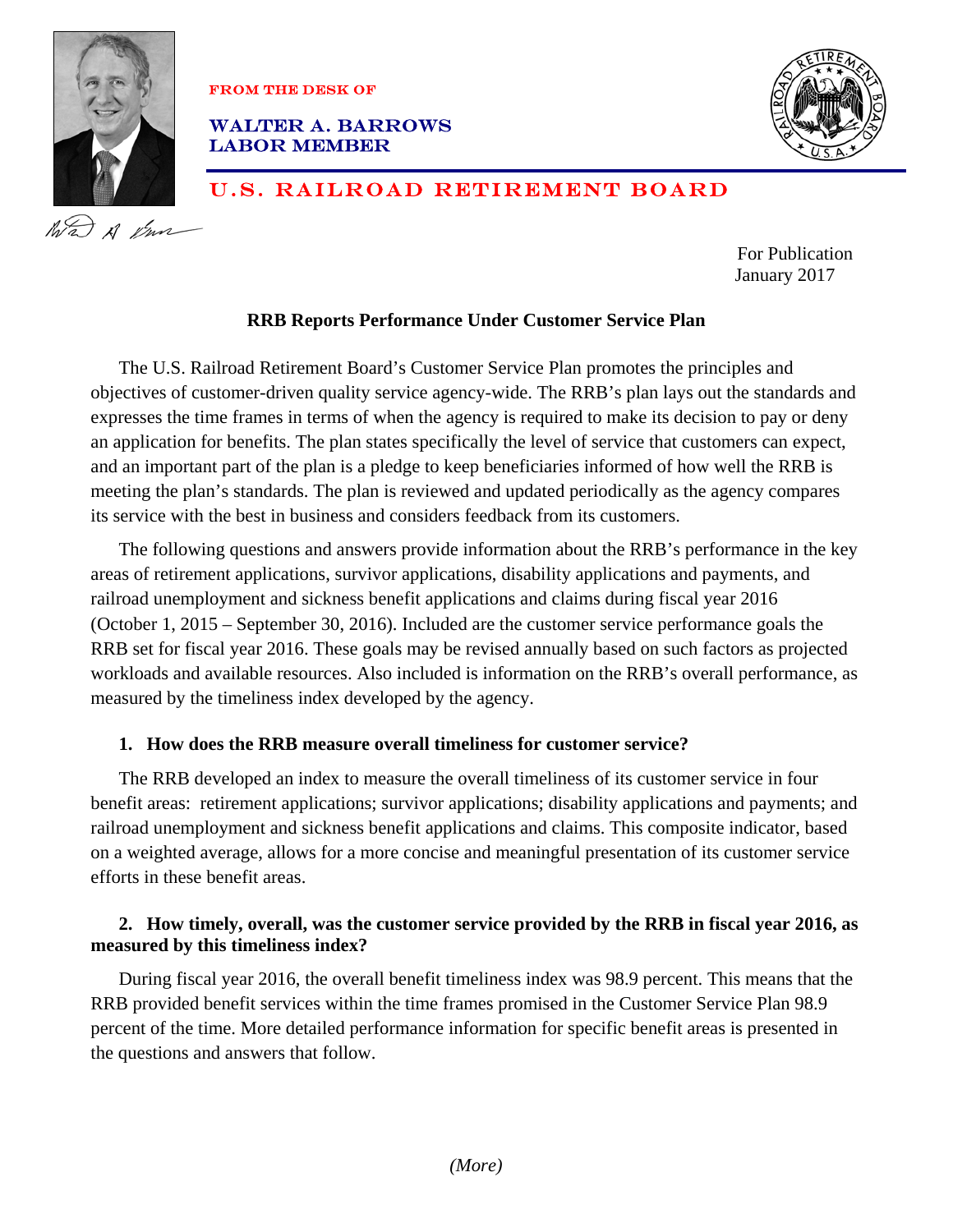#### **3. What standards were used by the RRB in fiscal year 2016 for processing applications for railroad retirement annuities and how well did it meet those standards?**

Under the RRB's standards, if you filed an application for a railroad retirement annuity in advance, the RRB will make a decision to pay or deny the application within 35 days of the beginning date of your annuity. If you have not filed in advance, the RRB will make a decision within 60 days of the date you filed your application.

Of the cases processed during fiscal year 2016, the RRB made a decision within 35 days of their annuity beginning dates on 94 percent of applicants who filed in advance. The average processing time for these cases was 19.7 days.

Also, of the cases processed during fiscal year 2016, the RRB made a decision within 60 days of their filing dates on 96.3 percent of applicants who had not filed in advance. In these cases, the average processing time was 21.5 days.

The RRB's goals in fiscal year 2016 were 95 percent timeliness both for persons filing in advance and persons not filing in advance.

## **4. What standards were used in the area of survivor benefits in fiscal year 2016?**

Under the standards, if you filed for a railroad retirement survivor annuity and you were not already receiving benefits as a spouse, the RRB will make a decision to pay, deny, or transfer your application to the Social Security Administration within 60 days of the beginning date of your annuity, or the date the application is filed, whichever is later. If you are already receiving a spouse annuity, the RRB will make a decision to pay, deny, or transfer your application for a survivor annuity to the Social Security Administration within 30 days of the first notice of the employee's death. If you filed for a lump-sum death benefit, the RRB will make a decision to pay or deny your application within 60 days of the date the application is filed.

Of the cases considered during fiscal year 2016, the RRB made a decision within 60 days of the later of the annuity beginning date or the date the application was filed in 96 percent of the applications for an initial survivor annuity. In cases where the survivor was already receiving a spouse annuity, a decision was made within 30 days of the first notice of the employee's death in 95.1 percent of the cases. In addition, a decision was made within 60 days of the date the application was filed in 98 percent of the applications for a lump-sum death benefit. The combined average processing time for all initial survivor applications and spouse-to-survivor conversions was 13.8 days. The average processing time for lump-sum death benefit applications was 9.5 days.

The goals for fiscal year 2016 were 94 and 94.5 percent timeliness, respectively, for processing initial survivor applications and spouse-to-survivor conversions. For processing applications for lumpsum death benefits, the goal was 98 percent.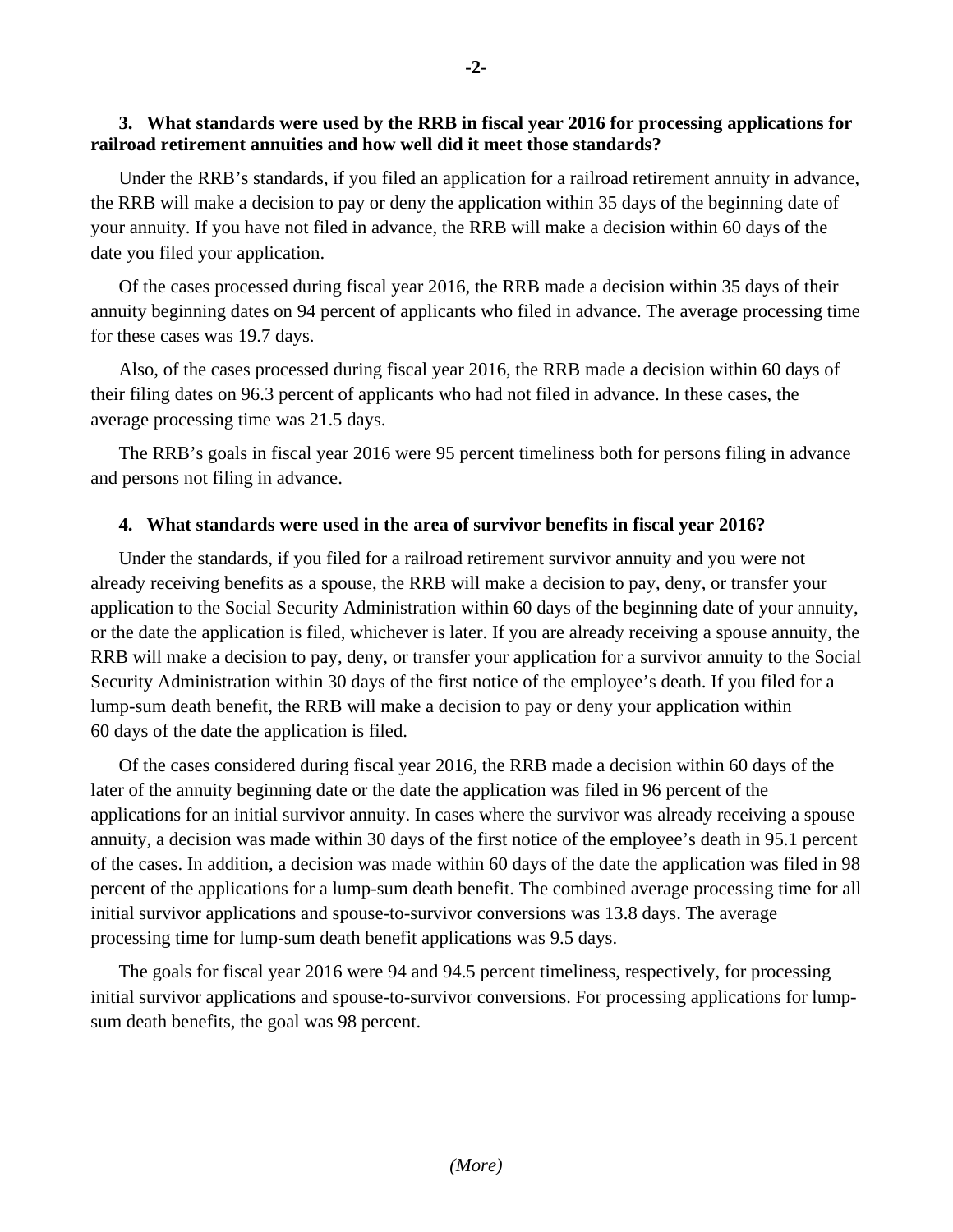#### **5. What standards were used by the RRB in fiscal year 2016 for processing applications for disability annuities under the Railroad Retirement Act?**

Under the Customer Service Plan, if you filed for a disability annuity, the RRB will make a decision to pay or deny a benefit within 100 days of the date you filed your application. If it is determined that you are entitled to disability benefits, you will receive your first payment within 25 days of the date of the RRB's decision, or the earliest payment date, whichever is later.

Of the cases processed during fiscal year 2016, the RRB made a decision within 100 days of the date an application was filed on 17.4 percent of those filing for a disability annuity. The average processing time was 248.1 days. Of those entitled to disability benefits, 92.6 percent received their first payment within the Customer Service Plan's time frame. The average processing time was 11.1 days.

The agency's goals were 70 percent and 94.5 percent timeliness, respectively, for disability decisions and disability payments.

#### **6. What were the standards for the handling of applications and claims for railroad unemployment and sickness benefits and how well did the RRB meet these standards?**

Under the standards, if you filed an application for unemployment or sickness benefits, the RRB will release a claim form or a denial letter within 10 days of receiving your application. If you filed a claim for subsequent biweekly unemployment or sickness benefits, the RRB will certify a payment or release a denial letter within 10 days of the date the RRB receives your claim form.

During fiscal year 2016, 99.5 percent of unemployment benefit applications sampled for timeliness and 98.9 percent of sickness benefit applications processed met the RRB's standard. Average processing times for unemployment and sickness benefit applications were 0.9 and 2.8 days, respectively.

In addition, 99.9 percent of subsequent claims processed for unemployment and sickness benefits met the RRB's standard for fiscal year 2016. The average processing time for claims was 4.5 days.

The agency's goals for processing unemployment and sickness applications in fiscal year 2016 were, respectively, 99.5 and 99.3 percent timeliness. The payment or decision goal for subsequent claims was 99.4 percent timeliness.

#### **7. How did the RRB's performance in meeting its standards in fiscal year 2016 compare to its performance in fiscal year 2015?**

Fiscal year 2016 performance met or exceeded fiscal year 2015 performance in the areas of initial survivor annuities, and unemployment and sickness benefit claims.

Average processing times in fiscal year 2016 equaled or improved fiscal year 2015 processing times in the areas of railroad retirement applications not filed in advance, lump-sum death benefit applications, and sickness applications. Also, for fiscal year 2016, the agency met or exceeded all of the customer service performance goals it had set for the year, except in the areas of retirement applications filed in advance, sickness applications, and disability decisions and payments.